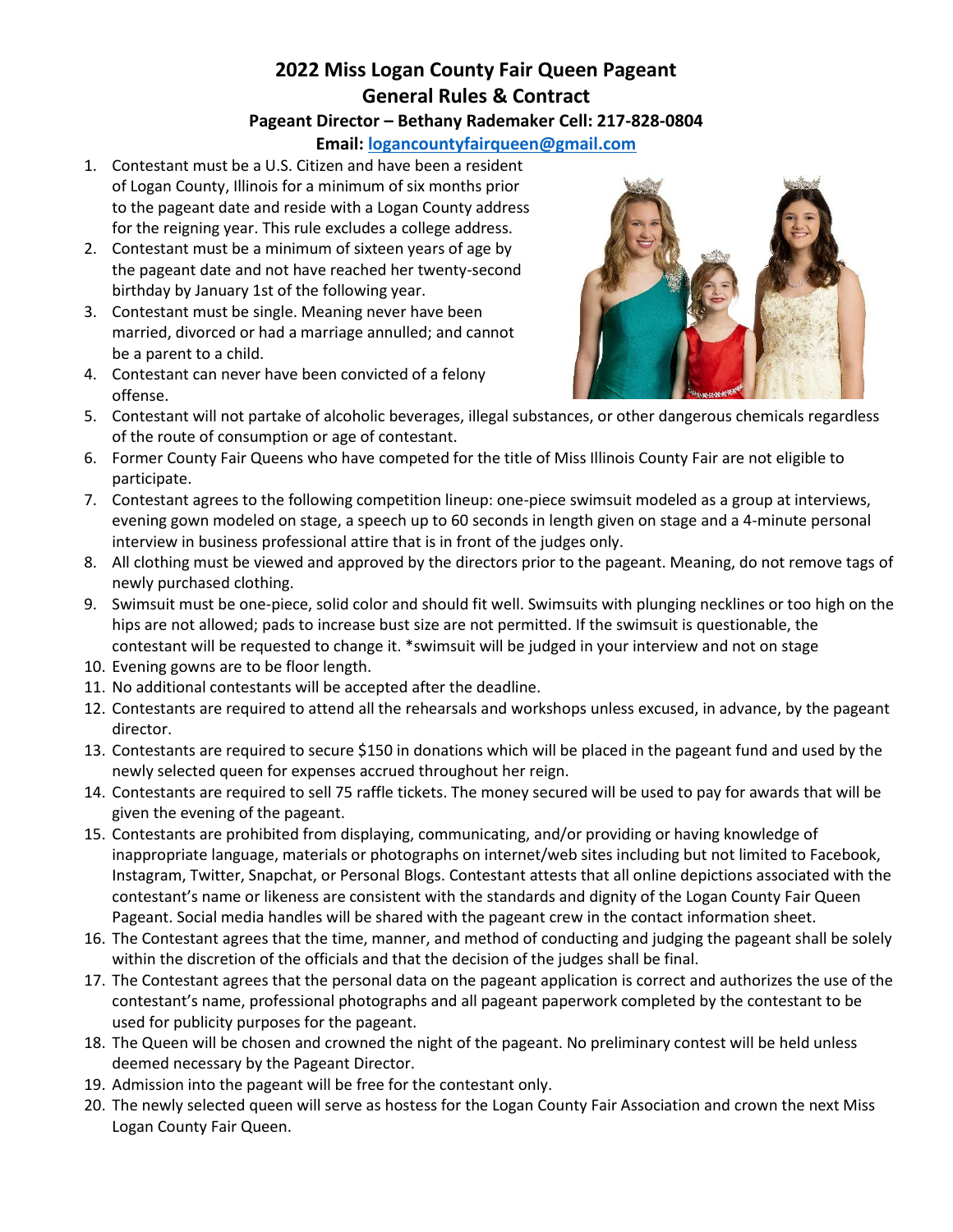- 21. Prerequisites and duties of the newly selected queen will be:
	- a. The Queen will abide by all the contestant rules as stated previously.
	- b. The Queen will not participate in or represent any other judged pageant during her reign.
	- c. The Queen will represent the Logan County Fair at as many other area pageants and other functions as deemed necessary by the director.
	- d. The Queen must be chaperoned all times while she is representing the Logan County Fair Association. She will be asked to have her own chaperone at all events and the Pageant Committee will attend, when able, for on sight direction and photos.
	- e. She will appear in appropriate attire (crown and sash). She will also take part in other public relations activities deemed necessary by the Pageant Director.
	- f. The Queen will be required to help secure the prizes for the next year's queen.
	- g. The Queen will be required to sign the Illinois State Fair Queen Pageant rules and regulations upon being crowned Miss Logan County Fair Queen.
	- h. The Queen will be required to attend a meeting with a parent/guardian to sign their year contract the morning following their crowning.
- 22. All personal appearances as Miss Logan County Fair shall be approved in advance by the Pageant Director.
- 23. Any photographic sessions and pictures released as the role of Miss Logan County Fair Queen must be approved in advance by the Pageant Director.

*If the newly selected queen cannot fulfill all the expressed duties or violates any rule set forth for a candidate, she will relinquish her title, crown, and all prizes upon the direction of the Pageant Director. The first runner-up will then be eligible for the title.*

*Any grievances or objections to the pageant will be referred to the Pageant Director of the Logan County Fair Association. Bethany Rademaker 217-828-0804*

**If you are interested in receiving more information, please email [logancountyfairqueen@gmail.com.](mailto:logancountyfairqueen@gmail.com) FOR ALL APPLICATIONS AND INFORMATION PLEASE VISIT**

## **[WWW.LOGANCOUNTYFAIRQUEEN.COM](http://www.logancountyfairqueen.com/).**







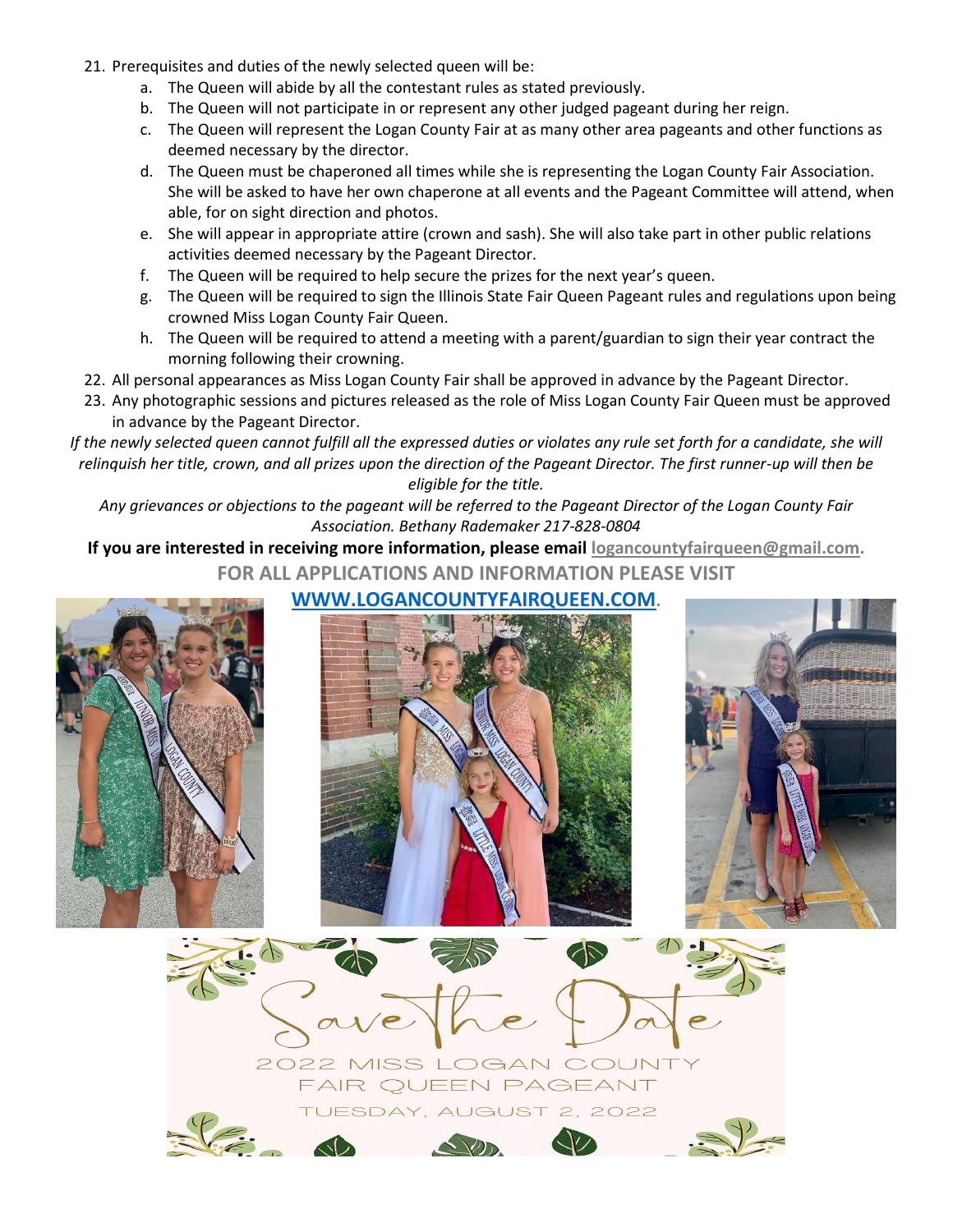#### **Junior Miss Alayna Briggs**

## **2022 Junior Miss Logan County Fair Rules & Regulations Pageant Director: Katie Gosda**

#### **General Rules & Contract**

- 1. Contestant must be a U.S. Citizen and have been a resident of Logan County, Illinois for a minimum of six months prior to the pageant date.
- 2. She must be at least eleven and no older than thirteen years of age by the pageant date.
- 3. Each contestant will have a three-minute personal interview with judges who reside outside of Logan County, worth 50% of her overall score. She will also appear on stage and will share basic information about herself as well as answer an onstage question, Stage Presence 25% and Speech and Communication Skills 25%
- 4. We will be giving seven award presentations: Junior Miss; 1st and 2nd Runner-Up, Miss Photogenic (based on the professional headshot taken during practice), Crowd's Choice Award which will be given based on the contestant with the

largest amount of monetary value she receives in her container the evening of the Pageant, and Most Raffle Tickets Sold.

- 5. Contestants are prohibited from displaying, communicating, and/or providing, or having knowledge of inappropriate language, materials or photographs on internet/websites including, but not limited to: Facebook, Instagram, Snapchat, Musical.ly, TikTok, WhatsApp, Venmo, or personal blogs. Social media handles will be shared with the pageant crew in the contact information sheet.
- 6. The Crowd's Choice donation buckets will be available at the main grandstand entrance the evening of the pageant only.
- 7. Contestants are required to sell 75 raffle tickets. The money secured will be used to pay for awards that will be given the evening of the pageant.
- 8. Whoever is chosen as Junior Miss Logan County must be able to attend next year's pageant to relinquish her crown.
- 9. Contestants are to wear a black dress for production number and a dress of their choosing for stage presence and pop question. Allowed accessories are: small hair adornments and jewelry. Cowboy boots, flip flops, gloves, hats, and large jewelry are not allowed. Hose and/or make-up optional.
- 10. No additional contestants will be accepted after the deadline.
- 11. The girl chosen may be asked to attend various events throughout the year such as parades, kid's day at the fair, scrambles, etc... They are all optional events and at the discretion of the director.
- 12. There must be approval by the pageant director before attending any event representing Logan County.
- 13. Parent/Guardian supervision as well as a pageant chaperone is REQUIRED at all times while attending any event representing Logan County.
- 14. Parental consent must be obtained by all legal parents in order for the contestant to participate in the pageant.
- 15. Every contestant in the pageant will receive a gift for her participation.
- 16. Junior Miss Logan County Fair, 1st Runner-Up, 2nd Runner-Up, along with the announcement of the Miss Photogenic, Crowd's Choice, and Most Raffle Tickets Sold will be presented the evening of the pageant on stage.
- 17. Admission into the fair will be free for the contestant only.
- 18. Parents of the contestant agree that the personal data on the pageant application is correct and authorize the use of the contestant's name, professional photographs and all pageant paperwork completed by the parent to be used for publicity purposes for the pageant.
- 19. Parents of the contestant agree that the time, manner and method of conducting and judging the pageant shall be the sole discretion of the pageant officials and that the discretion of the judges shall be final.

*Any grievances or objections to the pageant will be referred to the Pageant Director of the Logan County Fair. Bethany Rademaker, logancountyfairqueen@gmail.com*

**Applications can be found by visiting: [logancountyfairqueen.com](https://logancountyfairqueen.com/contestants/little-miss/) and clicking on Pageant Info.**

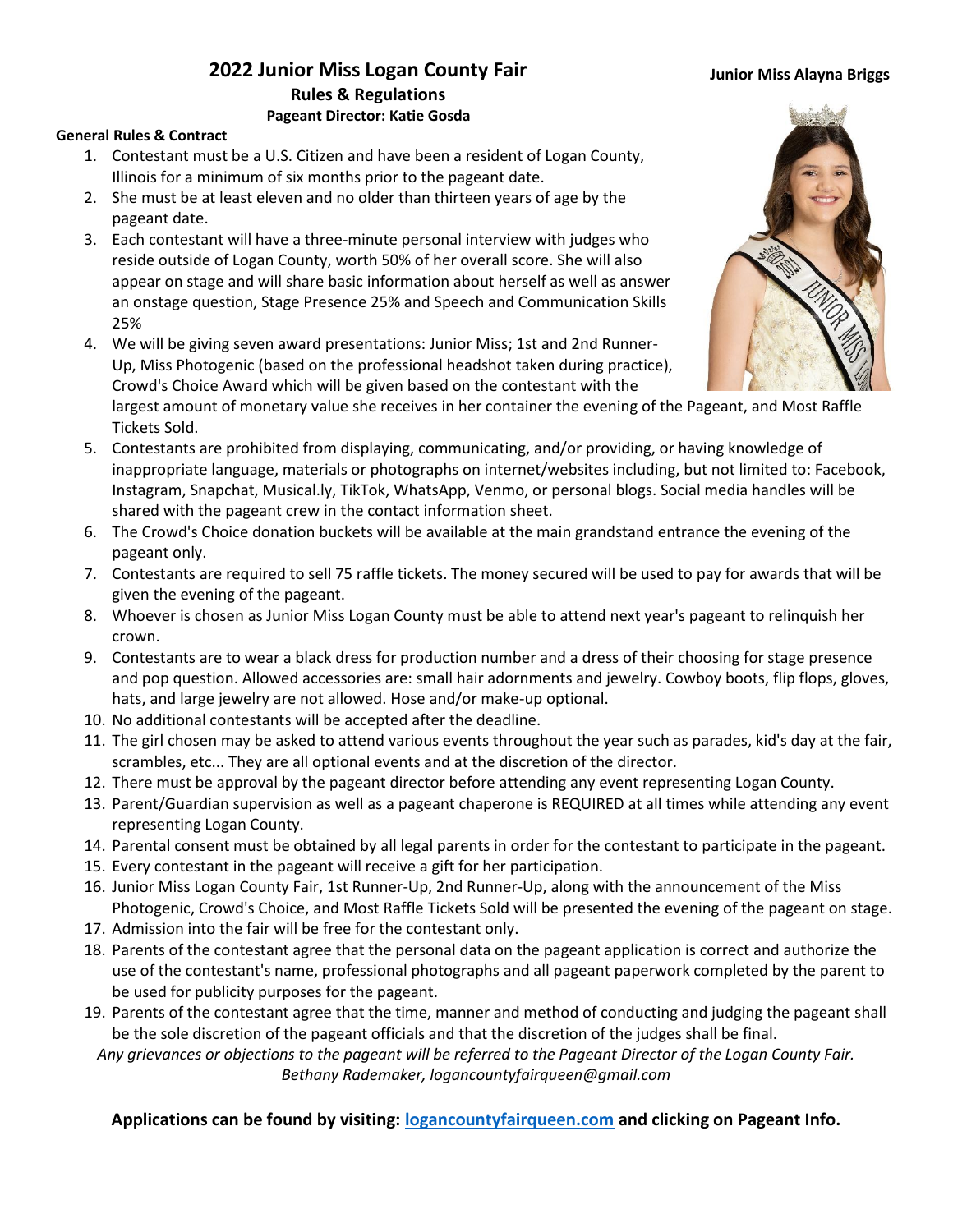#### **Little Miss Sofia Farmer**

### **2022 Little Miss Logan County Fair Rules & Regulations Little Miss Pageant Directors: Lindsey Strange Little Miss Pageant Co-Director: Alyssa Freed**

#### **General Rules & Contract**

- 1. Contestant must be a U.S. Citizen and have been a resident of Logan County, Illinois for a minimum of six months prior to the pageant date.
- 2. Little Miss candidate must be at least five and no older than seven years of age by the pageant date.
- 3. Each contestant will have a two-minute personal interview with judges who reside outside of Logan County, worth 75% of her overall score. She will also appear on stage and will share basic information about herself, worth 25% of her overall score.
- 4. We will be giving six award presentations on stage the evening of the pageant: Little Miss Logan County, 1st Runner Up, 2nd Runner Up, Miss Photogenic (based on the professional headshot taken during practice), Crowd's Choice Award



(based on the contestant with the largest amount of monetary value she receives in her container the evening of the Pageant), and Most Raffle Tickets Sold. All monetary proceeds, raised from contestants, will be used to help fund the Logan County Fair Queen Pageants.

- 5. The Crowd's Choice donation buckets will be available at the main grandstand entrance the evening of the pageant only and will conclude halfway through the pageant.
- 6. Contestants are required to sell 75 raffle tickets. The money secured will be used to pay for awards that will be given the evening of the pageant.
- 7. Whoever is chosen as Little Miss Logan County must be able to attend next year's pageant to relinquish her crown.
- 8. Contestants are to wear a dress of their liking. This will allow them to show their personal style! Dresses are to be long enough that they can sit comfortable at their interview. Dresses can also be shared with the pageant committee for suggestion and approval. Allowed accessories are small hair adornments and jewelry. Cowboy boots, flip flops, gloves, hats, and large jewelry are not allowed. Hose and/or make-up optional.
- 9. No additional contestants will be accepted after the deadline.
- 10. The girl chosen may be asked to attend various events throughout the year such as parades, kid's day at the fair, scrambles, etc... They are all optional events and at the discretion of the director.
- 11. There must be approval by the pageant director before attending any event representing Logan County.
- 12. Parent/Guardian supervision as well as a pageant chaperone is always REQUIRED while attending any event representing Logan County.
- 13. Parental consent must be obtained by all legal parents for the contestant to participate in the pageant.
- 14. Every contestant in the pageant will receive a gift for her participation.
- 15. A \$25 application fee should be turned in on Sunday, July 3rd at pageant photos.
- 16. Admission into the fair will be free for the contestant only.
- 17. Parents of the contestant agree that the personal data on the pageant application is correct and authorize the use of the contestant's name, professional photographs and all pageant paperwork completed by the parent to be used for publicity purposes for the pageant.
- 18. Parents of the contestant agree that the time, manner, and method of conducting and judging the pageant shall be the sole discretion of the pageant officials and that the discretion of the judges shall be final.

*Any grievances or objections to the pageant will be referred to the Pageant Director of the Logan County Fair. Bethany Rademaker, logancountyfairqueen@gmail.com*

**Applications can be found by visiting: [logancountyfairqueen.com](https://logancountyfairqueen.com/contestants/little-miss/) and clicking on Pageant Info.**